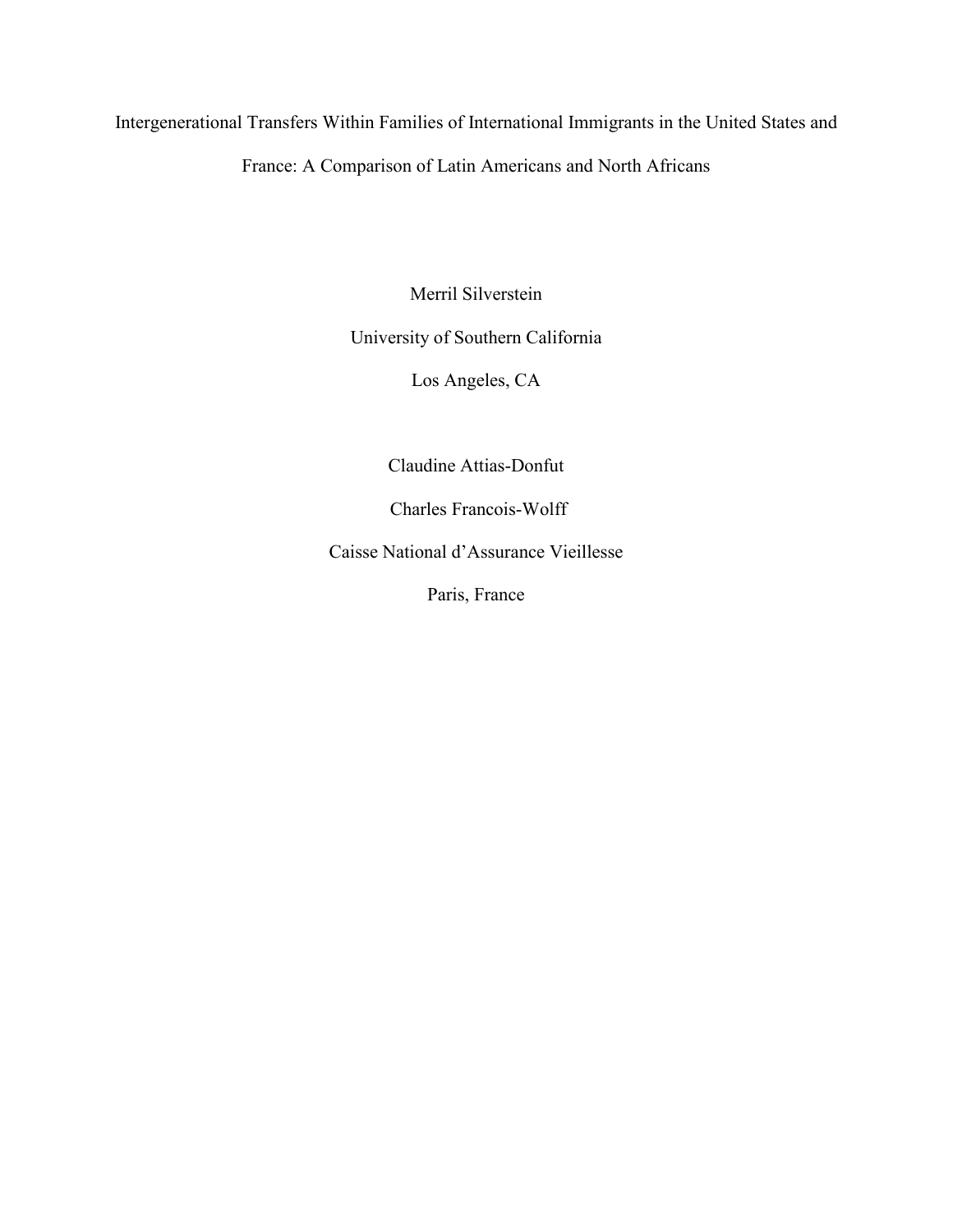## Introduction

Intergenerational relationships are among the most durable and enduring of human bonds and serve as important conduits through which tangible and symbolic resources are exchanged. While these attributes of intergenerational relations hold almost universally, their stakes are higher for individuals living closer to the margins of society, as are many immigrants who moved from developing nations. In this paper we explore intergenerational financial transfers within the families of international migrants living in the United States and France, two nations that have long been destinations for those from abroad seeking economic opportunities and a better standard of life. We further concentrate our attention on the dominant émigrés to each nation, namely those from Latin America living in the United States, and those from North Africa living in France. Both groups of immigrants were principally motivated to emigrate by limited economic opportunities in their countries of origin and tended to arrive with lower education and fewer skills than other immigrants.

Overall the representation of migrants in France is comparable to that in the United States, with the foreign-born comprising about 10% of each nation (Dumont & Lemaître, 2008). Slightly more than one-third (35%) of French immigrants originated from North African nations of Algeria and Morocco (Borrel and Durr, 2005), and almost half (47%) of the foreign-born in the U.S. identified themselves as Hispanic or Latino, with about one-third originating in Mexico (US Bureau of the Census, 2006 American Community Survey).

We focus on mature immigrants in each nation, a group likely to face demands from older parents and adult children, despite its relatively low levels of human and financial capital. Data about France come from the 2002-2003 Immigrants and Retirement Survey (Passage à la Retraite des Immigrés, PRI), a nationally representative sample of 6,211 immigrants aged 45 to